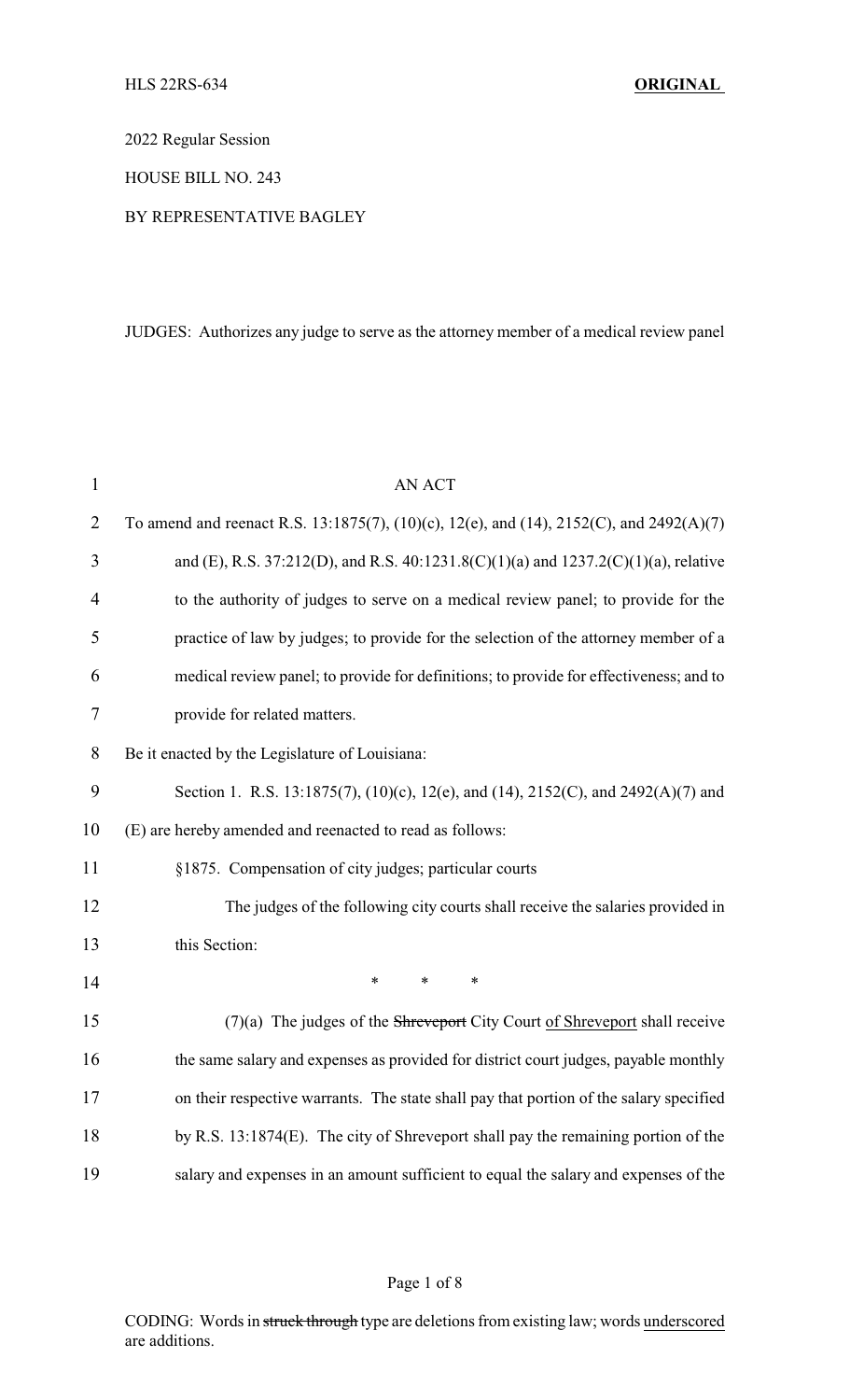| $\mathbf{1}$   | district court judges. The judges of the city court of Shreveport shall not engage in   |
|----------------|-----------------------------------------------------------------------------------------|
| $\overline{2}$ | the practice of law.                                                                    |
| 3              | (b) In addition to the salary specified by R.S. $13:1874(E)$ to be paid by the          |
| 4              | state of Louisiana to the judges of the City Court of Shreveport, the state shall pay   |
| 5              | to such judges an annual salary of six thousand eight hundred eleven dollars. In        |
| 6              | addition to the salary paid such judges by the state, they shall be paid an annual      |
| 7              | salary of twelve thousand dollars payable monthly on their respective warrants by       |
| 8              | the city of Shreveport, and the governing authority of the city of Shreveport shall pay |
| 9              | such additional salary as they deem proper. The judges of the City Court of             |
| 10             | Shreveport shall not engage in the practice of law.                                     |
| 11             | (c) Notwithstanding any other provision of law to the contrary, the judges              |
| 12             | of the City Court of Shreveport shall not engage in the practice of law, except any     |
| 13             | judge may serve as the attorney member on a medical review panel pursuant to R.S.       |
| 14             | 40:1231.8 or 1237.2.                                                                    |
| 15             | ∗<br>$\ast$<br>∗                                                                        |
| 16             | (10)                                                                                    |
| 17             | ∗<br>*<br>*                                                                             |
| 18             | (c) Effective January 1, 1991, the Notwithstanding any other provision of the           |
| 19             | law to the contrary, the judges of the City Court of Monroe are prohibited from         |
| 20             | engaging in the practice of law, except any judge may serve as the attorney member      |
| 21             | of a medical review panel pursuant to R.S. 40:1231.8 or 1237.2.                         |
| 22             | $\ast$<br>*<br>*                                                                        |
| 23             | (12)                                                                                    |
| 24             | $\ast$<br>*<br>*                                                                        |
| 25             | (e) The Notwithstanding any other provision of the law to the contrary, the             |
| 26             | judge of the city court City Court of Alexandria is prohibited from engaging in the     |
| 27             | practice of law, except the judge may serve as the attorney member of a medical         |
| 28             | review panel pursuant to R.S. 40:1231.8 or 1237.2.                                      |
| 29             | $\ast$<br>*<br>∗                                                                        |

# Page 2 of 8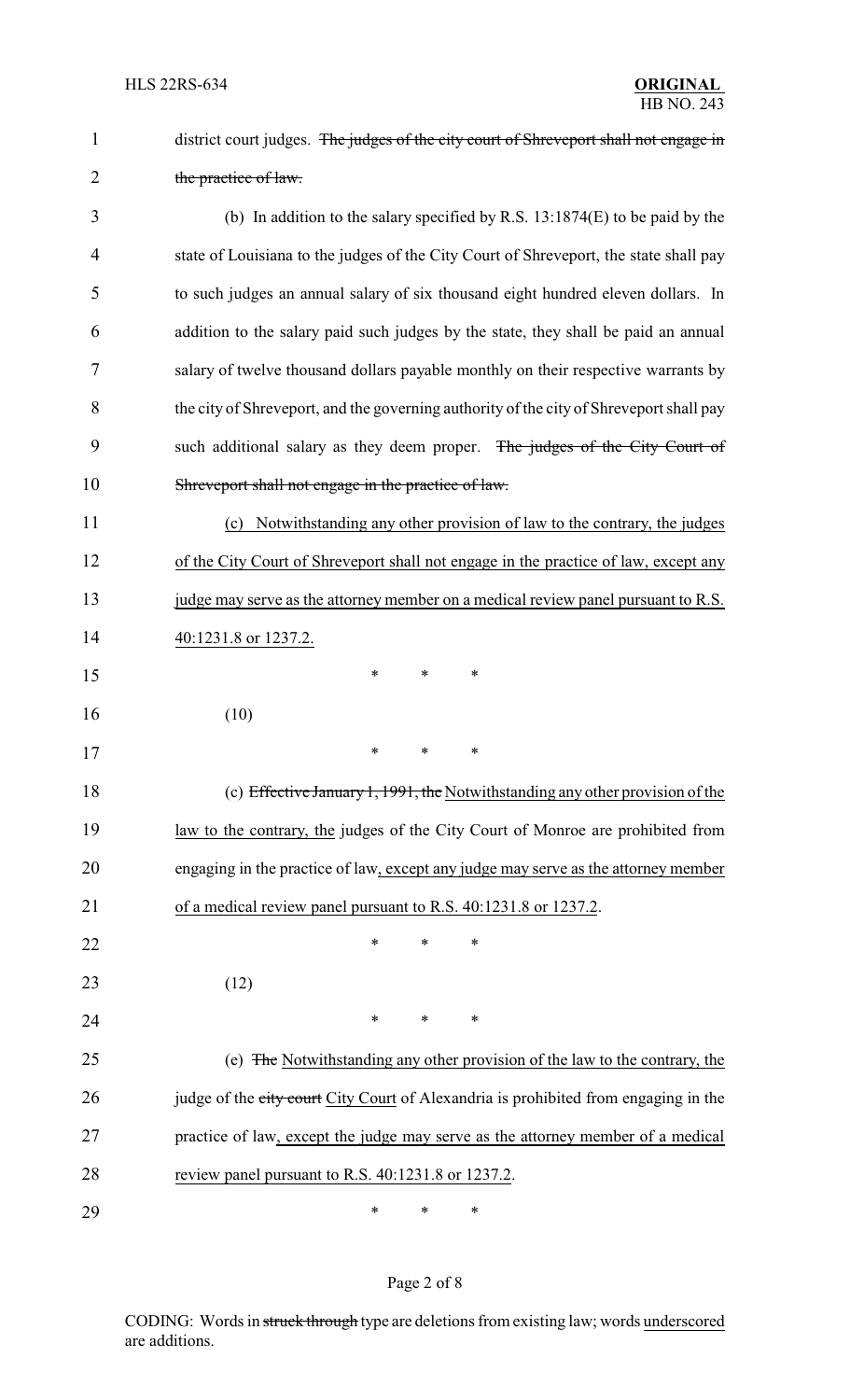| $\mathbf{1}$   | (14) Any Notwithstanding any other provision of the law to the contrary, any             |
|----------------|------------------------------------------------------------------------------------------|
| $\overline{2}$ | judge of the City Court of Houma is prohibited from engaging in the practice of law,     |
| 3              | except any judge may serve as the attorney member of a medical review panel              |
| 4              | pursuant to R.S. 40:1231.8 or 1237.2.                                                    |
| 5              | ∗<br>∗<br>*                                                                              |
| 6              | §2152. Salaries and expenses of judges; payment                                          |
| 7              | *<br>∗<br>*                                                                              |
| 8              | C. The Notwithstanding any other provision of the law to the contrary, the               |
| 9              | judges of the First and Second City Courts of the city of New Orleans shall not          |
| 10             | engage in the practice of law or share in the profits, directly or indirectly of any law |
| 11             | firm or legal corporation, except any judge may serve as the attorney member of a        |
| 12             | medical review panel pursuant to R.S. 40:1231.8 or 1237.2.                               |
| 13             | $\ast$<br>∗<br>*                                                                         |
| 14             | §2492. Number of judges; qualifications; election; salary; vacation                      |
| 15             | A.                                                                                       |
| 16             | *<br>*<br>∗                                                                              |
| 17             | $(7)(a)(i)$ The Notwithstanding any other provision of the law to the contrary,          |
| 18             | the judges presiding over Divisions "A" through "E" shall not engage in the practice     |
| 19             | of law nor share in the profits, directly or indirectly, of any law firm or legal        |
| 20             | corporation, except any judge may serve as the attorney member of a medical review       |
| 21             | panel pursuant to R.S. 40:1231.8 or 1237.2.                                              |
| 22             | (ii) The judges assigned to Divisions "A" through "E" shall receive a salary             |
| 23             | equal to a district judge but not more than the salary paid, from all sources, to the    |
| 24             | district court judges in and for the parish of Orleans, of which the amount payable      |
| 25             | by the state to city judges of the state shall be paid by the state and the remainder    |
| 26             | shall be payable by the city of New Orleans. The salary shall be payable monthly         |
| 27             | by his own warrant.                                                                      |
| 28             | (b)(i) Beginning at midnight on December 31, 2023, notwithstanding any                   |
| 29             | other provision of the law to the contrary, the judge presiding over Division "F" shall  |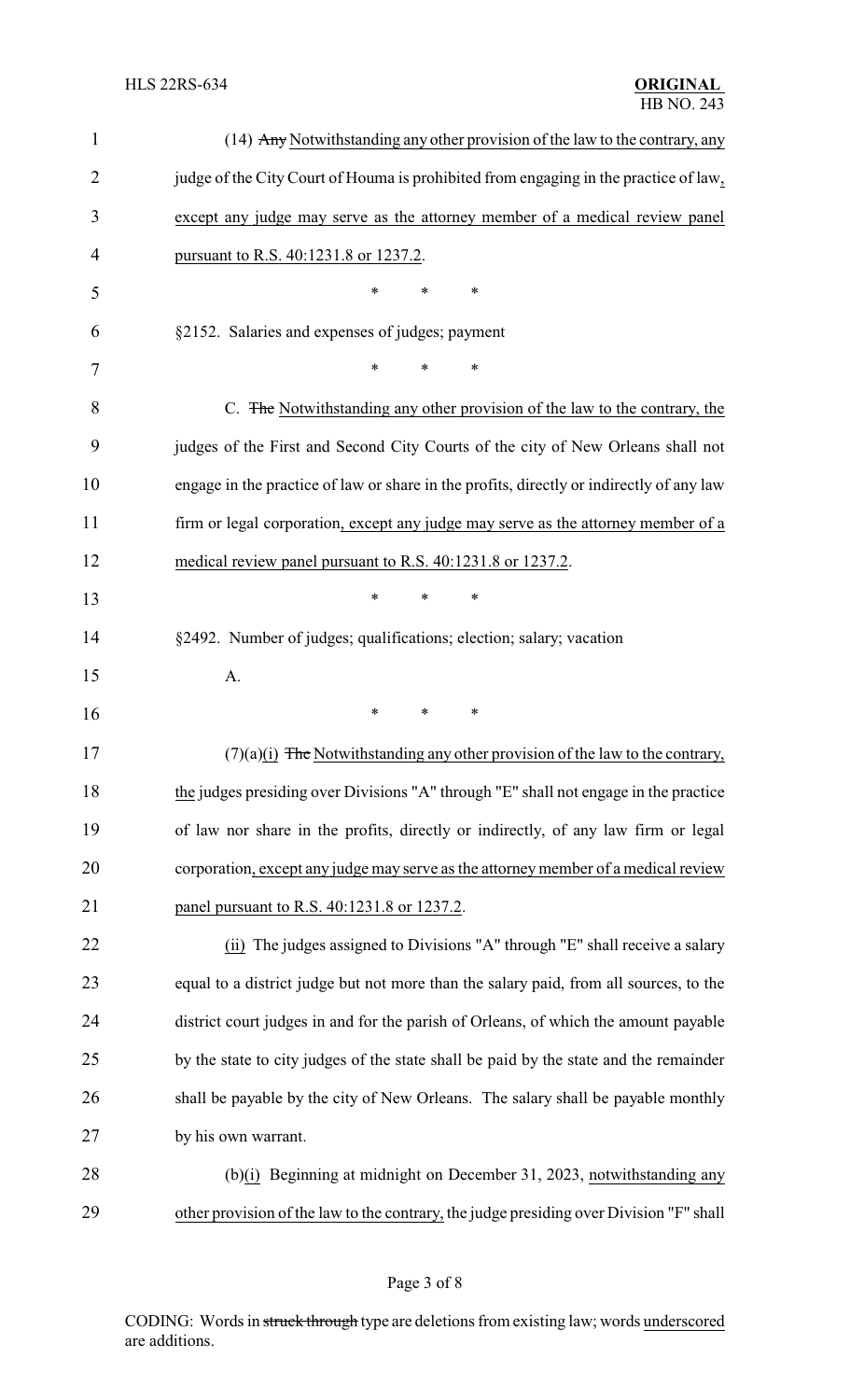| not engage in the practice of law nor share in the profits, directly or indirectly, of any |
|--------------------------------------------------------------------------------------------|
| law firm or legal corporation, except the judge may serve as the attorney member of        |
| a medical review panel pursuant to R.S. 40:1231.8 or 1237.2.                               |
|                                                                                            |

 (ii) He shall receive a salary equal to a district judge but not more than the salary paid, from all sources, to the district court judges in and for the parish of Orleans, of which the amount payable by the state to city judges of the state shall be paid by the state and the remainder shall be payable by the city of New Orleans. The salary shall be payable monthly by his own warrant.

 (c)(i) Beginning at midnight on December 31, 2030, notwithstanding any other provision of the law to the contrary, the judge presiding over Division "G" shall not engage in the practice of law nor share in the profits, directly or indirectly, of any law firm or legal corporation, except the judge may serve as the attorney 13 member of a medical review panel pursuant to R.S. 40:1231.8 or 1237.2.

 (ii) He shall receive a salary equal to a district judge but not more salary paid, from all sources, to the district court judges in and for the parish of Orleans, of which the amount payable by the state to city judges of the state shall be paid by the 17 state and the remainder shall be payable by the city of New Orleans. The salary shall be payable monthly by his own warrant.

\* \* \*

 E. The judge of the Municipal and Traffic Court of New Orleans having the most seniority shall become the administrative judge during his tenure of office and notwithstanding any other provision of law to the contrary shall not engage in the practice of law or share in the profits, directly or indirectly, of any law firm or legal corporation, except the judge may serve as the attorneymember on a medical review panel pursuant to R.S. 40:1231.8 or 1237.2. The administrative judge of the Municipal and Traffic Court of New Orleans shall possess the same qualifications 27 that are required of district court judges. He shall receive a salary equal to a district 28 judge but not more than the salary paid, from all sources, to the district court judges in and for the parish of Orleans, of which the amount payable by the state to city

#### Page 4 of 8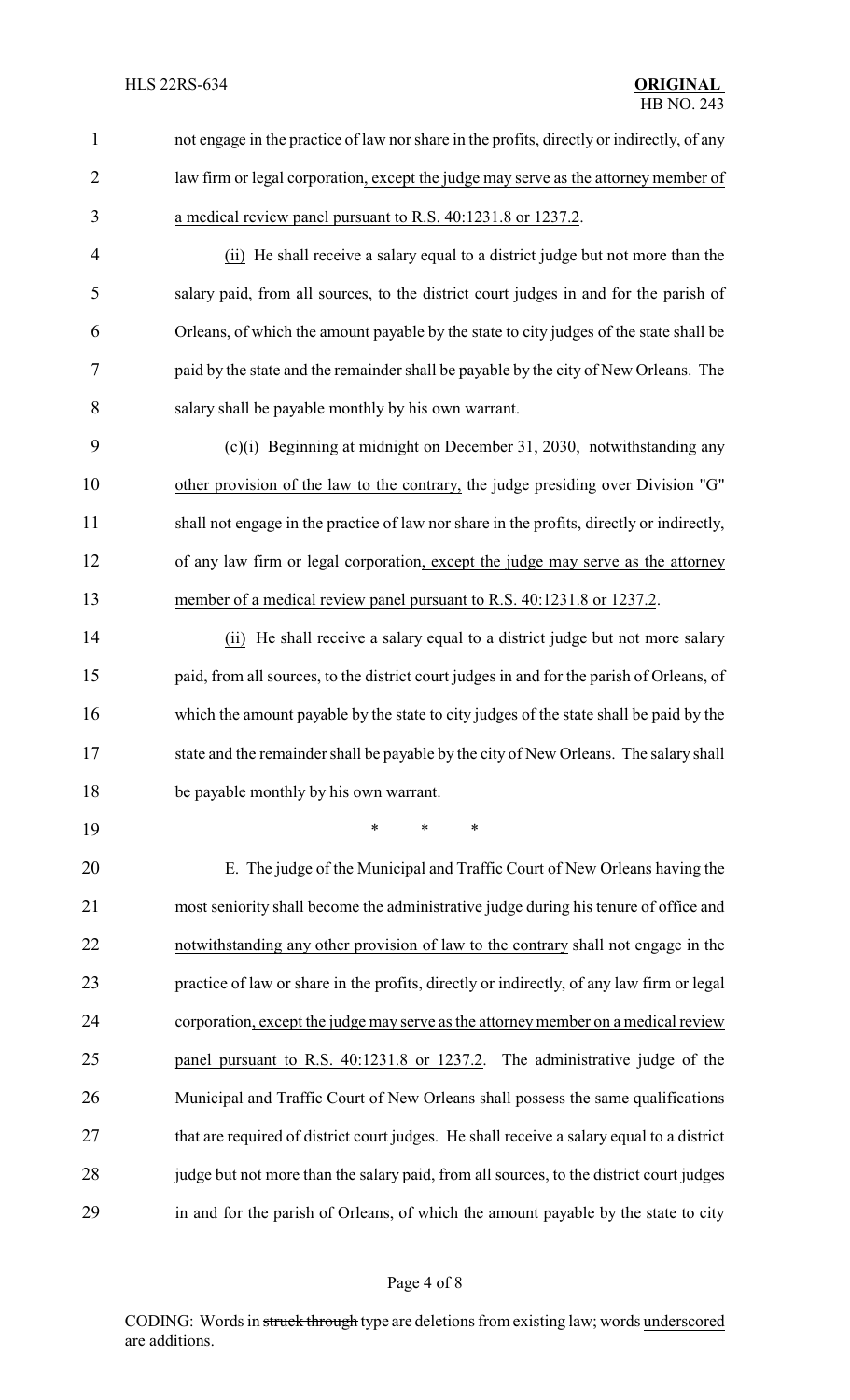| $\mathbf{1}$   | judges of the state shall be paid by the state and the remainder shall be payable by   |
|----------------|----------------------------------------------------------------------------------------|
| $\overline{2}$ | the city of New Orleans. The salary of the administrative judge shall be payable       |
| 3              | monthly on his own warrant. Should the senior judge decline the position of            |
| 4              | administrative judge then the judges of the municipal and traffic court, sitting en    |
| 5              | banc, shall choose a judge to assume the position.                                     |
| 6              | Section 2. R.S. 37:212(D) is hereby amended and reenacted to read as follows:          |
| 7              | §212. "Practice of law" defined                                                        |
| 8              | *<br>∗<br>∗                                                                            |
| 9              | D. Nothing in Article V, Section 24, of the Constitution of Louisiana or this          |
| 10             | Section shall prohibit justices or judges from either of the following:                |
| 11             | (1) Performing performing all acts necessary or incumbent to the authorized            |
| 12             | exercise of duties as judge advocates or legal officers.                               |
| 13             | (2) Serving as the attorney member of a medical review panel pursuant to               |
| 14             | R.S. 40:1231.8 or 1237.2.                                                              |
| 15             | Section 3. R.S. $40:1231.8(C)(1)(a)$ and $1237.2(C)(1)(a)$ are hereby amended and      |
| 16             | reenacted to read as follows:                                                          |
| 17             | §1231.8. Medical review panel                                                          |
| 18             | $\ast$<br>$\ast$<br>$\ast$                                                             |
| 19             | C. The medical review panel shall consist of three health care providers who           |
| 20             | hold unlimited licenses to practice their profession in Louisiana and one attorney.    |
| 21             | The parties may agree on the attorney member of the medical review panel. If no        |
| 22             | attorney for or representative of any health care provider named in the complaint has  |
| 23             | made an appearance in the proceedings or made written contact with the attorney for    |
| 24             | the plaintiff within forty-five days of the date of receipt of the notification to the |
| 25             | health care provider and the insurer that the required filing fee has been received by |
| 26             | the patient's compensation board as required by Subparagraph $(A)(1)(c)$ of this       |
| 27             | Section, the attorney for the plaintiff may appoint the attorney member of the         |
| 28             | medical review panel for the purpose of convening the panel. Such notice to the        |
| 29             | health care provider and the insurer shall be sent by registered or certified mail,    |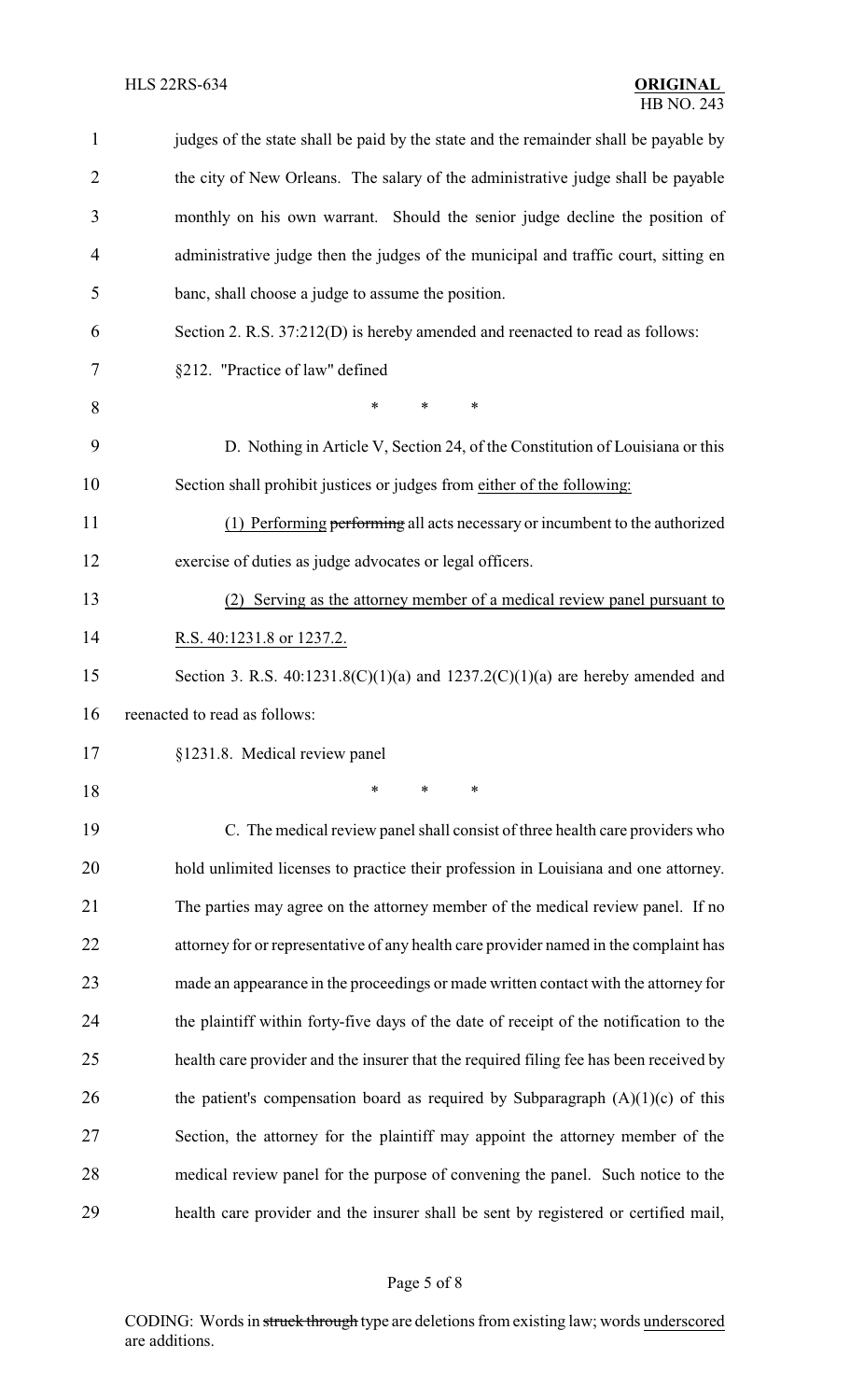return receipt requested. If no agreement can be reached, then the attorney member of the medical review panel shall be selected in the following manner:

 (1)(a) The office of the clerk of the Louisiana Supreme Court, upon receipt of notification from the board, shall draw five names at random from the list of attorneys who reside or maintain an office in the parish which would be proper venue for the action in a court of law. The names of judges, magistrates, district attorneys, and assistant district attorneys shall be excluded if drawn and new names drawn in their place. After selection of the attorney names, the office of the clerk of the supreme court shall notify the board of the names so selected. It shall be the duty of the board to notify the parties of the attorney names from which the parties may choose the attorney member of the panel within five days. If no agreement can be reached within five days, the parties shall immediately initiate a procedure of selecting the attorney by each striking two names alternately, with the claimant 14 striking first and so advising the health care provider of the name of the attorney so stricken; thereafter, the health care provider and the claimant shall alternately strike until both sides have stricken two names and the remaining name shall be the attorney member of the panel. If either the plaintiff or defendant fails to strike, the clerk of the Louisiana Supreme Court shall strike for that partywithin five additional days.

- \* \* \*
- §1237.2. State medical review panel
- **\*** \* \* \*

 C.(1) The state medical review panel shall consist of one attorney and three health care providers who hold unlimited licenses to practice their profession in Louisiana. The parties may agree on the attorney member of the state medical review panel. If no attorney for or a representative of any health care provider named in the complaint has made an appearance in the proceeding or made written contact with the attorney for the plaintiff within forty-five days of the date of receipt of the notification to the health care provider and the insurer that the required filing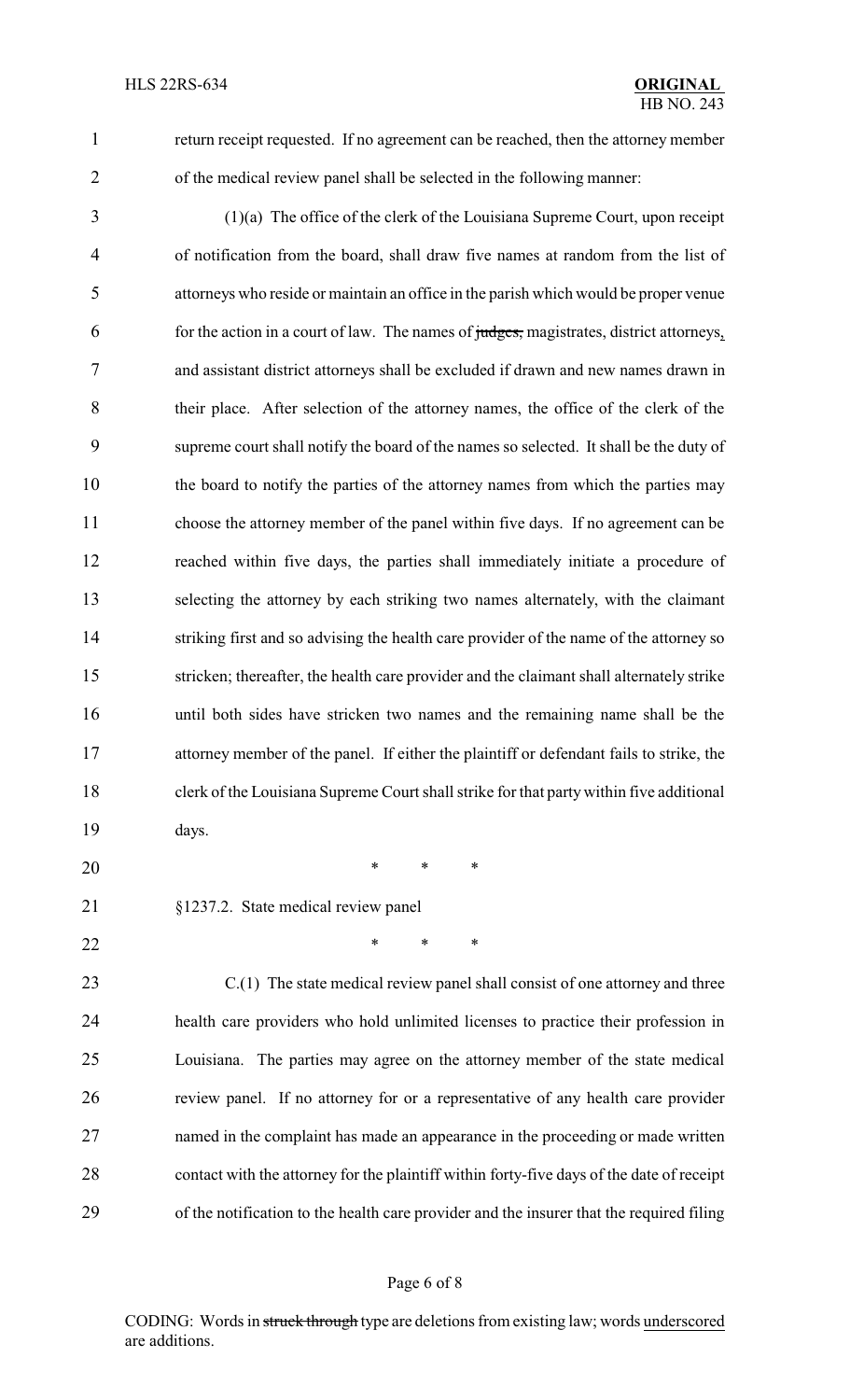fee has been received by the commissioner or the patients compensation board as 2 required by Subparagraph  $(A)(1)(c)$  of this Section, the attorney for the plaintiff may appoint the attorney member of the state medical review panel for the purpose of convening the panel. Such notice to the health care provider and the insurer shall be sent by registered or certified mail, return receipt requested. If no agreement can be reached, then the attorneymember of the state medical review panel shall be selected in the following manner:

 (a) The office of the clerk of the Louisiana Supreme Court, upon receipt of notification from the commissioner, shall draw five names at random from the list of attorneys who reside or maintain an office in the parish which would be proper 11 venue for the action in a court of law. The names of judges, magistrates, district attorneys, and assistant district attorneys shall be excluded if drawn and new names drawn in their place. After selection of the attorney names, the office of the clerk shall notify the office of the commissioner of the names so selected. It shall be the duty of the office of the commissioner to notify the parties of the attorney names 16 from which the parties may choose the attorney member of the panel within five days. If no agreement can be reached within five days, the parties shall immediately initiate a procedure of selecting the attorney by each striking two names alternately, with the claimant striking first and so advising the state or the person covered by this Part of the name of the attorney so stricken; thereafter, the state or the person covered by this Part and the claimant shall alternately strike until both sides have stricken two names and the remaining name shall be the attorney member of the panel. If either party fails to strike, the clerk shall strike for that party within five additional days.

 $*$  \* \* \*

 Section 4. This Act shall take effect and become operative if and when the proposed amendment of Article V, Section 24(B) of the Constitution of Louisiana contained in the Act 28 which originated as House Bill No. of this 2022 Regular Session of the Legislature is adopted at a statewide election and becomes effective.

## Page 7 of 8